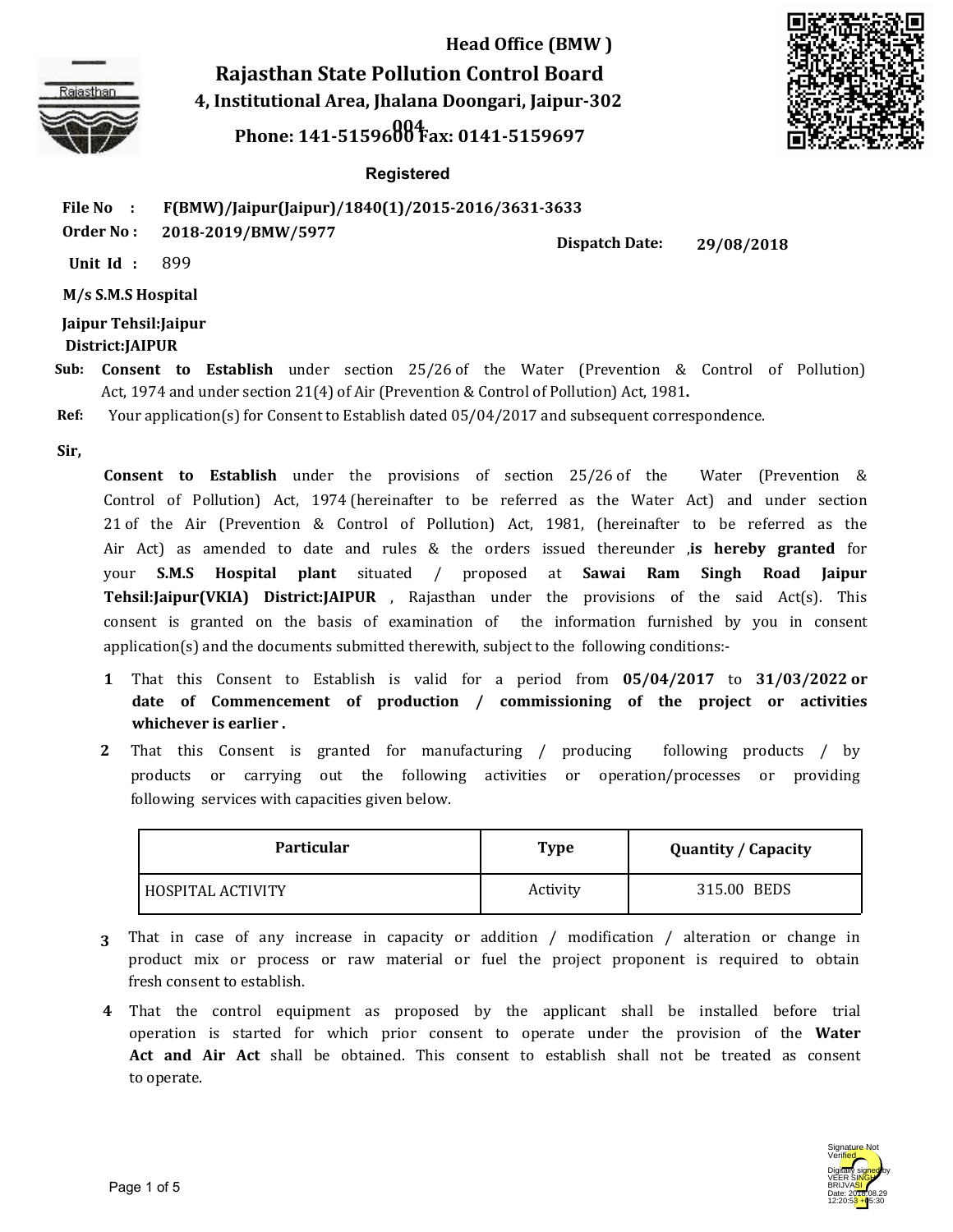

**Rajasthan State Pollution Control Board 4, Institutional Area, Jhalana Doongari, Jaipur-302** 

## **<sup>004</sup> Phone: 141-5159600 Fax: 0141-5159697**

### **Registered**

**File No : F(BMW)/Jaipur(Jaipur)/1840(1)/2015-2016/3631-3633**

**Order No : 2018-2019/BMW/5977**

**Dispatch Date: 29/08/2018**

**Unit Id :** 899

That the quantity of effluent generation and disposal along with mode of disposal for the  **5**  treated effluent shall be as under:

| <b>Type of effluent</b> | Max. effluent<br>generation<br>(KLD) | <b>Quantity of</b><br>effluent to be<br>recycled (KLD) | <b>Quantity of treated</b><br>effluent to be disposed<br>(KLD) and mode of<br>disposal |
|-------------------------|--------------------------------------|--------------------------------------------------------|----------------------------------------------------------------------------------------|
| Domestic Sewage         | 300.000                              | <b>NIL</b>                                             | 300.000                                                                                |
|                         |                                      |                                                        | Into Public Sewer                                                                      |

That the sources of air emmissions along with pollution control measures and the emission standards for the prescribed parameters shall be as under: **6**

| <b>Sources of Air Emmissions</b> | <b>Pollution Control</b><br><b>Measures</b>                             | Prescribed       |                 |
|----------------------------------|-------------------------------------------------------------------------|------------------|-----------------|
|                                  |                                                                         | <b>Parameter</b> | <b>Standard</b> |
| DG Set (02 Nos) [500KVA]         | <b>ACOUSTIC</b><br>ENCLOSURE,<br><b>ADEQUATE STACK</b><br><b>HEIGHT</b> |                  | --              |

That the domestic sewage shall be treated before disposal so as to conform to the **7** standards prescribed by the Board as notified under the Environment (Protection) Act-1986 for disposal **On Land for irrigation**. The main parameters for regular monitoring shall be as under.

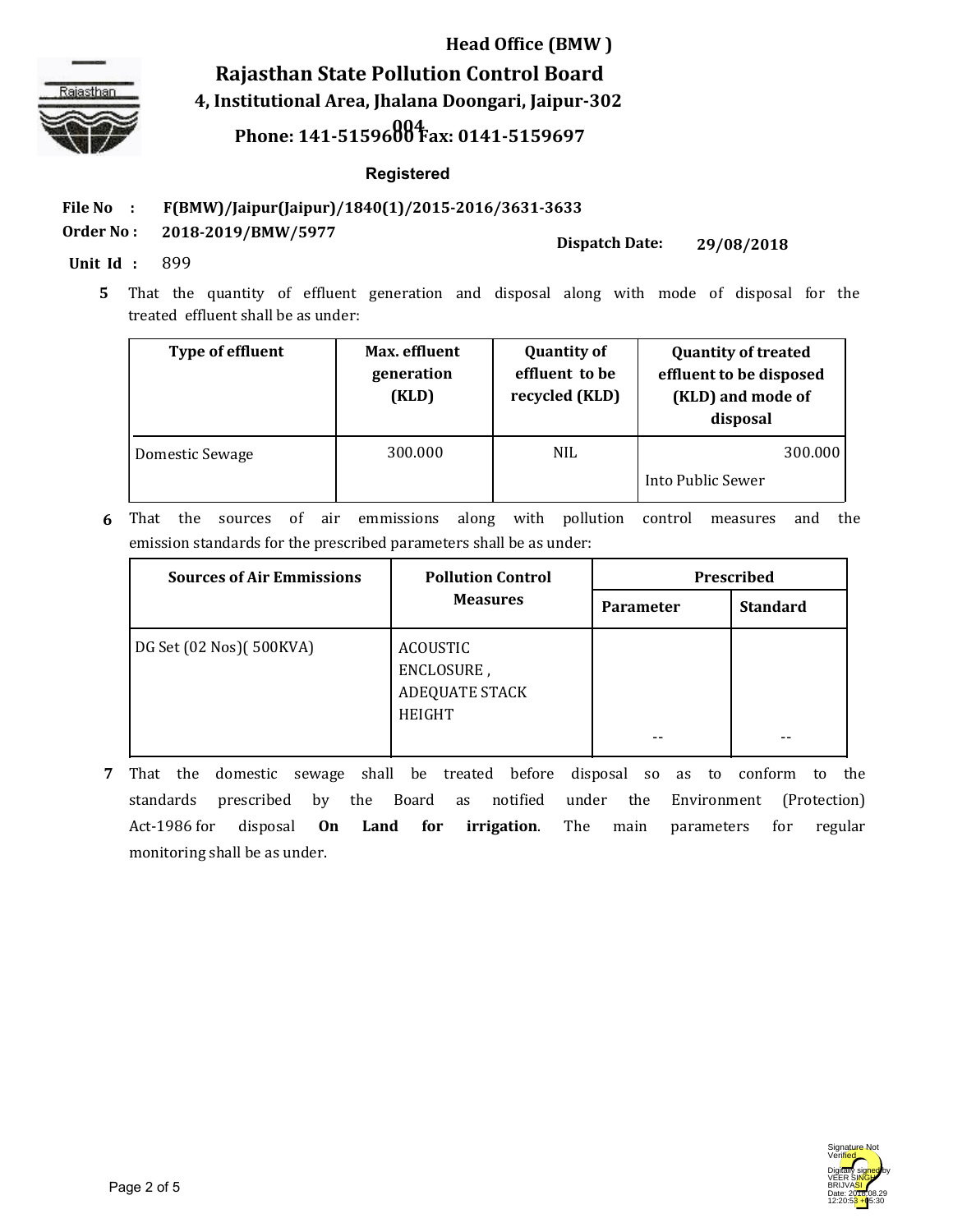

**Rajasthan State Pollution Control Board 4, Institutional Area, Jhalana Doongari, Jaipur-302 <sup>004</sup> Phone: 141-5159600 Fax: 0141-5159697**

#### **Registered**

**File No : F(BMW)/Jaipur(Jaipur)/1840(1)/2015-2016/3631-3633**

**Order No : 2018-2019/BMW/5977**

**Dispatch Date:**

**29/08/2018**

**Unit Id :** 899

| <b>Parameters</b>             | <b>Standards</b>                                        |
|-------------------------------|---------------------------------------------------------|
| pH Value                      | <b>Between 5.5 to 9.0</b>                               |
| <b>Oil and Grease</b>         | Not to exceed 10 mg/l                                   |
| <b>Chemical Oxygen Demand</b> | Not to exceed 250 mg/l                                  |
| <b>Bio-assay Test</b>         | 90% suivival of fish after 96 hours<br>in 100% effluent |
| BOD (3 days at 27C)           | Not to exceed 30 mg/l                                   |
| <b>Suspended Solids</b>       | Not to exceed 100 mg/l                                  |

- **That this consent to establish is being issued for expansion in number of beds from 8 1845 to 2160 established in the same premises without increasing total built up area as submitted earlier i.e 19540 Sq Mtr.**
- **That the hospital shall comply the provisions of Bio-medical Waste Management 9 Rules, 2016.**
- **That the hospital shall comply with the standards for treatment & disposal of 10 Bio-medical Waste as specified under Schedule 7 of Bio-medical Waste Management Rules, 2016.**
- **That infected hospital liquid waste must be given chemical treatment by using at 11 least 10 % hypochlorite solution or any other equivalent chemical reagent to ensure required disinfection.**
- **That no treated/untreated effluent will be discharged inside or outside the facility 12 premises and all the treated waste water will be utilized for plantation inside the facility premises.**
- **That the hospital shall install STP within 01 year from the date of issue of this 13 consent.**
- **That the HCF shall immediately apply for NOC at CGWA for existing 08 Borewels and 14 shall not abstract ground water without prior permission from CGWA.**
- **HCF shall provide acoustic enclosure with DG Set of 200 KVA within 15 Days from 15 the date of issue of this consent .**
- **That the hospital shall install adequately designed Rain Water Harvesting structure for prevention and recharge of ground water in and around the area. 16**

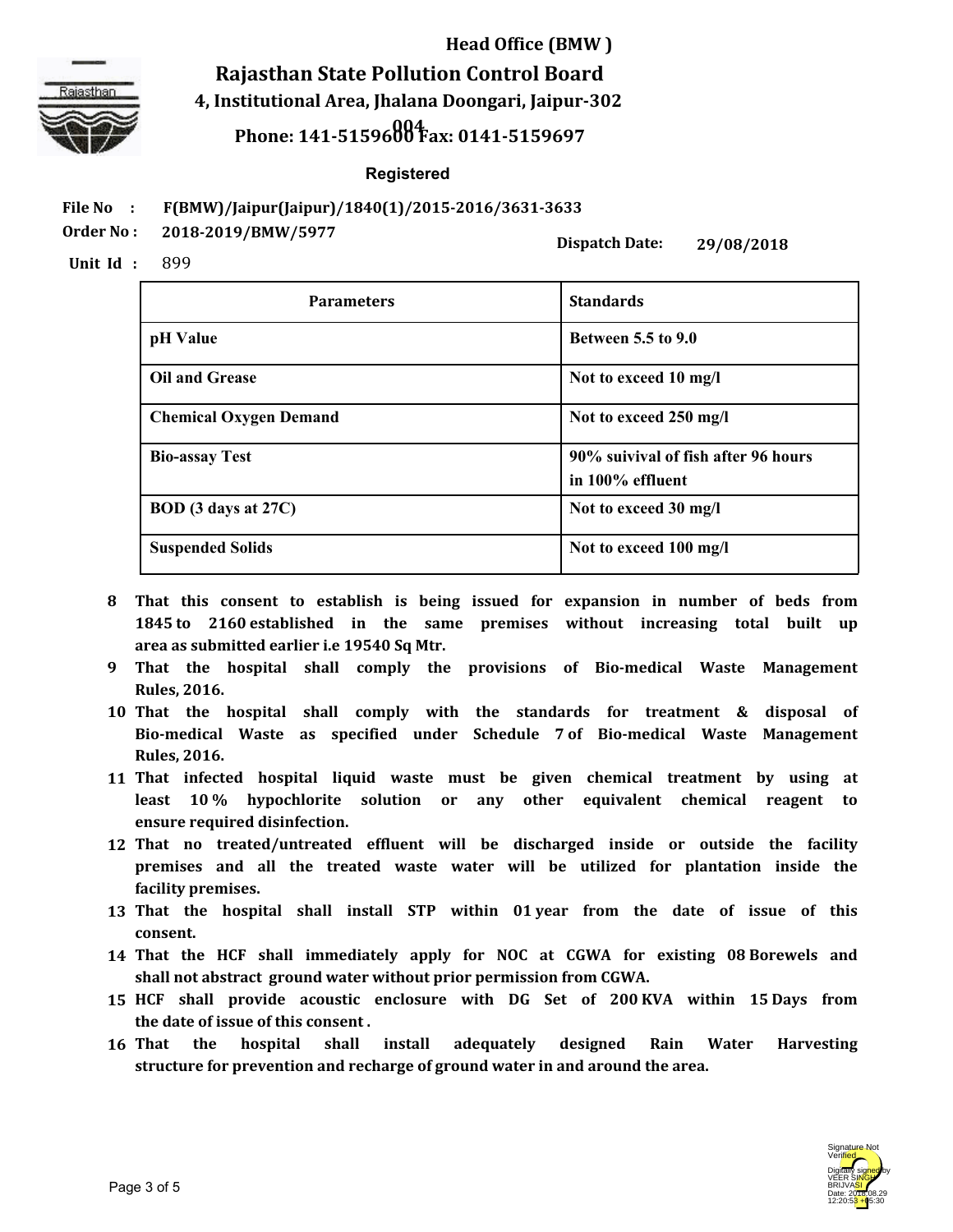

**Rajasthan State Pollution Control Board 4, Institutional Area, Jhalana Doongari, Jaipur-302** 

# **<sup>004</sup> Phone: 141-5159600 Fax: 0141-5159697**

### **Registered**

**File No : F(BMW)/Jaipur(Jaipur)/1840(1)/2015-2016/3631-3633**

**Order No : 2018-2019/BMW/5977**

**Dispatch Date: 29/08/2018**

**Unit Id :** 899

- **That used CFLs/FLs should be properly collected and disposed off/sent for recycling as per the prevailing rules/guidelines issued by the regulatory authority. Use of solar panels also may be done to the extent possible.** 17 That used
- **18** That, not withstanding anything provided hereinabove, the State Board shall have power and reserves its right, as contained **under section 27(2) of the Water Act and under section 21(6) of the Air Act** to review anyone or all the conditions imposed here in above and to make such variation as it deemed fit for the purpose of compliance of the **Water Act and Air Act**.
- **19** That the grant of this **Consent to Establish** is issued from the environmental angle only, and does not absolve the project proponent from the other statutory obligations prescribed under any other law or any other instrument in force. The sole and complete responsibility, to comply with the conditions laid down in all other laws for the time-being in force, rests with the industry/ unit/ project proponent.
- That the grant of this **Consent to Establish** shall not, in any way, adversely affect or **20** jeopardize the legal proceedings, if any, instituted in the past or that could be instituted against you by the State Board for violation of the provisions of the Act or the Rules made thereunder.

This **Consent to Establish** shall also be subject, beside the aforesaid specific conditions, to the general conditions given in the enclosed Annexure. The project proponent will comply with the provisions of the **Water Act and Air Act** and to such other conditions as may, from time to time, be specified by the State Board under the provisions of the aforesaid Act(s). Please note that, non compliance of any of the above stated conditions would tantamount to revocation of **Consent to Establish** and project proponent / occupier shall be liable for legal action under the the relevant provisions of the said Act(s).

This bears the approval of the competent authority.

**Yours Sincerely**

**Group Incharge[ BMW ]**